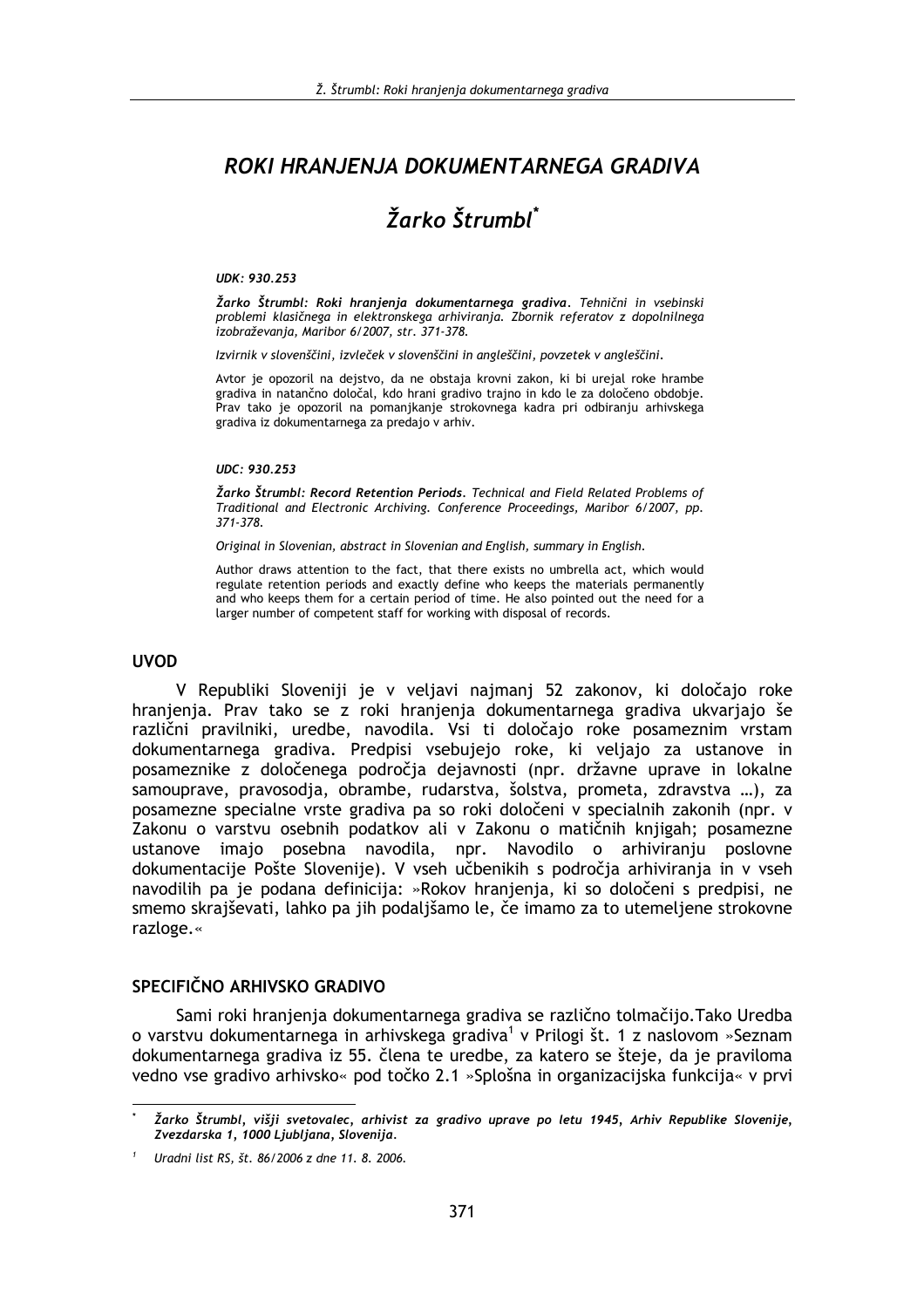alinej piše, da so odločbe, sklepi arhivsko gradivo. V uredbi ni opredeljeno, za kakšne odločbe in sklepe gre. Jasno je, da vse odločbe in sklepi ne morejo biti arhivsko gradivo. Pri večini strokovnih navodil za odbiranie arhivskega gradiva iz dokumentarnega gradiva pa je za odločbe in sklepe zapisano, da se hranijo kot trajno gradivo.

Podobno je z roki hrambe za vloge. Sama uredba o varstvu dokumentarnega in arhivskega gradiva ne določa, kaj narediti v tem primeru z vlogo. Tak primer je bil pri določitvi rokov hrambe za vloge pri ukrepih kmetijske politike na Agenciji za kmetijske trge in razvoj podeželja (AKTRP). Komisija v Arhivu Republike Slovenije, ki je bila imenovana za določitev Strokovnih navodil za odbiranje arhivskega gradiva iz dokumentarnega, se je strinjala z rokom hrambe 5 let, v evropski uredbi je določen rok hrambe za vloge 4 leta, v Priročniku za delo v glavni pisarni, ki je akreditiran, je bil določen rok hrambe 5 let, pripomba ministrstva za javno upravo pa je bila, da je rok hrambe 10 let. Iz izkušenj je znano, da upravni inšpektor nikoli ne zahteva vloge in ostale spremliajoče dokumentacije, ampak ga zanimata predvsem odločba in evidenca, npr. izplačilo. Tu vidimo, da gre pri vlogah za različna tolmačenja, tako eni zahtevajo rok hrambe 10 let, drugi pa 5 let. Samega roka hranjenja vlog z obrazložitvijo ne vsebuje niti Navodilo za določanje rokov hranjenja dokumentarnega gradiva organov javne uprave.<sup>2</sup> Vsekakor je evropski rok najbolj realen, predvsem za organe, kjer nastaja milijon zadev letno in so vsi roki, ki presegajo evropsko uredbo, absolutno nesprejemljivi.

Nobena uredba oziroma pravilnik ne določa, na kakšen način odbrati po preteku roka hrambe vloge odločbe, ki naj bi bile trajno gradivo oziroma ponekod celo arhivsko gradivo. Prav tako ni opredeljeno, ali je dovolj, če hranimo namesto odločbe evidenco, saj tudi na upravnih enotah na matičnih uradih ne hranijo dokumenta o rojstvu človeka od rojstva dalje, ampak je moč dobiti izpis na podlagi evidenc, ki jih hranijo, in sicer je to rojstna matična knjiga, ki je bila včasih vodena v papirni obliki, danes pa elektronsko. Tu se postavi vprašanje, ali je računalniški izpis, iz katerega je razviden postopek od začetka zadeve z vsemi prilogami, to je od vloge pa do odločbe na koncu, dovoli, da po preteku roka hrambe celotno zadevo uničimo in hranimo kot trajno samo računalniški izpis, ne pa tudi odločb.

Tu se postavi še vprašanje, kaj narediti po končanem postopku javnega razpisa npr. s področia raziskovalne dejavnosti (npr. /so/financirania tematsko usmerienih in splošnih temeljnih aplikativnih raziskovalnih projektov). Naj se vlagateljem, katerih vloge niso bile izbrane:

- ob rešitvi vrne zadeve.
- ali se te vloge hrani 10 let in po preteku 10. let uniči?

Na javni razpis mora prijavitelj poleg pisne vloge, poslane po klasični pošti, posredovati tudi vlogo po elektronski pošti, ki bi morala biti popolnoma enaka kot prijava v tiskani obliki. Vemo pa, da elektronska prijava ni podpisana z varnim elektronskim podpisom. Pisni prijavi mora biti priložena tudi izjava, da je elektronsko oddana prijava popolnoma enaka kot prijava v tiskani obliki. Tu se postavi vprašanje, ali je dovolj, da pri neizbranih vlogah hranimo samo vlogo v elektronski obliki.

Uradni list RS, št. 75/2005.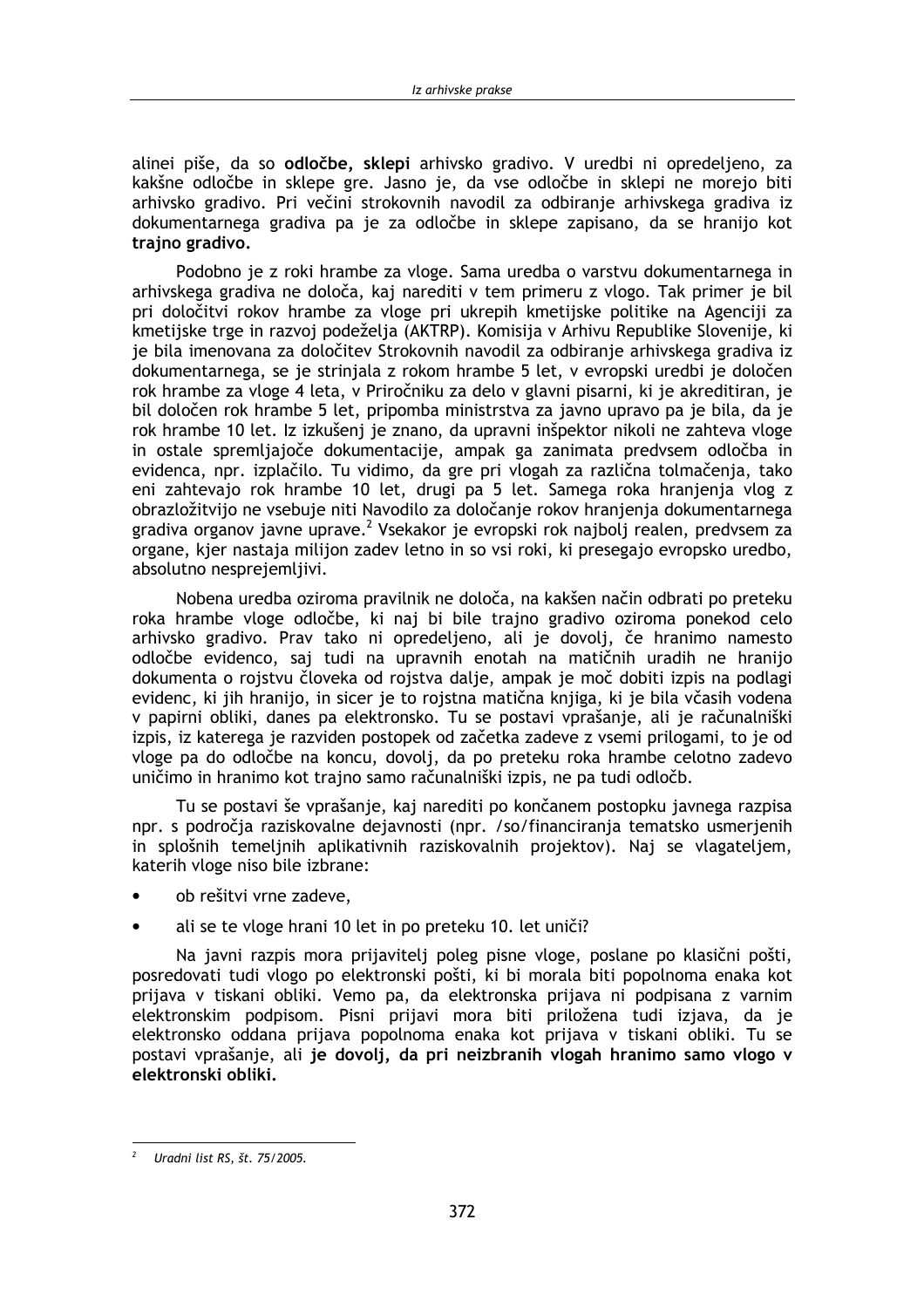Vedeti moramo, da je ob javnem razpisu popolna samo vloga v fizični obliki in nikakor ne v elektronski obliki. Glede vodenia vlog so mnenia različna. Za prijavno dokumentacijo (vloge s prilogami) neizbranih vlagateljev oziroma prijaviteljev na javnih razpisih je v Navodilu za določanje rokov hranjenja dokumentarnega gradiva organov javne uprave<sup>3</sup> določen rok hranjenja najmanj 2 leti v fizični obliki na papirju ali v ustrezni varni in zanesljivi računalniški digitalni obliki. Kaj narediti z vlogami neizbranih prijaviteljev?

- Pravica, da se vsem neizbranim prijaviteljem na javni razpis vrne  $1.$ dokumentacija, še posebej, če so se vse vloge skenirale (digitalizirale v skladu z novimi arhivskim predpisi) in če je tako vračanje evidentirano ali celo tako določeno v razpisni dokumentaciji. Strokovno gledano je tak način ustreznejši od uničevanja dokaj dragocene dokumentacije po opravljenem skeniranju ali po dveh letih, če bi se odločali za hrambo le v fizični obliki.
- $2.$ Drugo vprašanje je, kje obstaja pravna podlaga za vračanje dokumentacije neizbranim vlagateljem. Praviloma ima vsak vlagatelj možnost za vrnitev dokumentacije, če to željo izrazi (kakorkoli - pisno ali ustno, to je z uradnim zaznamkom).
- $\overline{3}$ . Najbolj razumljivo pa je, da se vloge ne bi smelo vračati, ker je to arhiv organa, ki je dokumentacijo sprejel. Kako bo pa revizor lahko kontroliral, ali je bil izbran pravi ponudnik, in sicer na osnovi česa? Zato zagovarjam, da se hranijo vse prejete ponudbe. Samo izbrana ponudba inšpektorju/revizorju ne more prav nič pomagati in nima osnove, da bi presodil, ali je bil postopek izbire pravilen. Zato je zadeva zaključena šele tedaj, ko je projekt zaključen.

#### ALI LAHKO PREDVIDIMO KLASIFIKACIJSKI ZNAK VNAPREJ?

Naslednje vprašanje, ki se poraja, je, ali je možno klasifikacijski znak predvideti vnaprej?

Pri nekaterih organih, kjer poslujejo z milijon dokumenti letno, pride na hitro nov ukrep. Tu je vprašanje knjiženja. Če bi v tem primeru čakali direktorja, ki je na tridnevni službeni poti, potem pa še na Arhiv Republike Slovenije, ki bo odločil, ali je to arhivsko gradivo ali ne, in potem še potrditev Ministrstva za javno upravo, ali sprejeti nov klasifikacijski znak in mu določiti rok ali ne, mine lahko tudi nekaj mesecev. Zavedati pa se je potrebno, da mora organ v kratkem času izdati odločbo in ne čakati celotne procedure, ki so si jo zamislili uredbodajalci.

V klasifikacijskem načrtu so klasifikacijski znaki, ki niso zasedeni. Če pride v državnem organu do potrebe, da med letom potrebuje dodatni trimestni klasifikacijski znak, bi mu morali na Ministrstvu za javno upravo to odobriti, ostale organe pa samo obvestiti. Klasifikacijski znak je že tako ali tako na razpolago, določiti mu je potrebno samo še vsebino. V takih primerih se nikakor ne bi smeli posluževati dolgih birokratskih poti in zaradi tega spreminjati oz. dopolnjevati uredbo in izgubliati čas z objavo v uradnem listu, saj za to izgubimo vsaj 14 dni. Vemo pa, da je v državni upravi čas dragocen in mu teče pritožbeni rok. Zato nikakor ni vseeno, koliko časa čakamo na odobritev uporabe klasifikacijskega znaka.

Uradni list RS, št. 81/2005.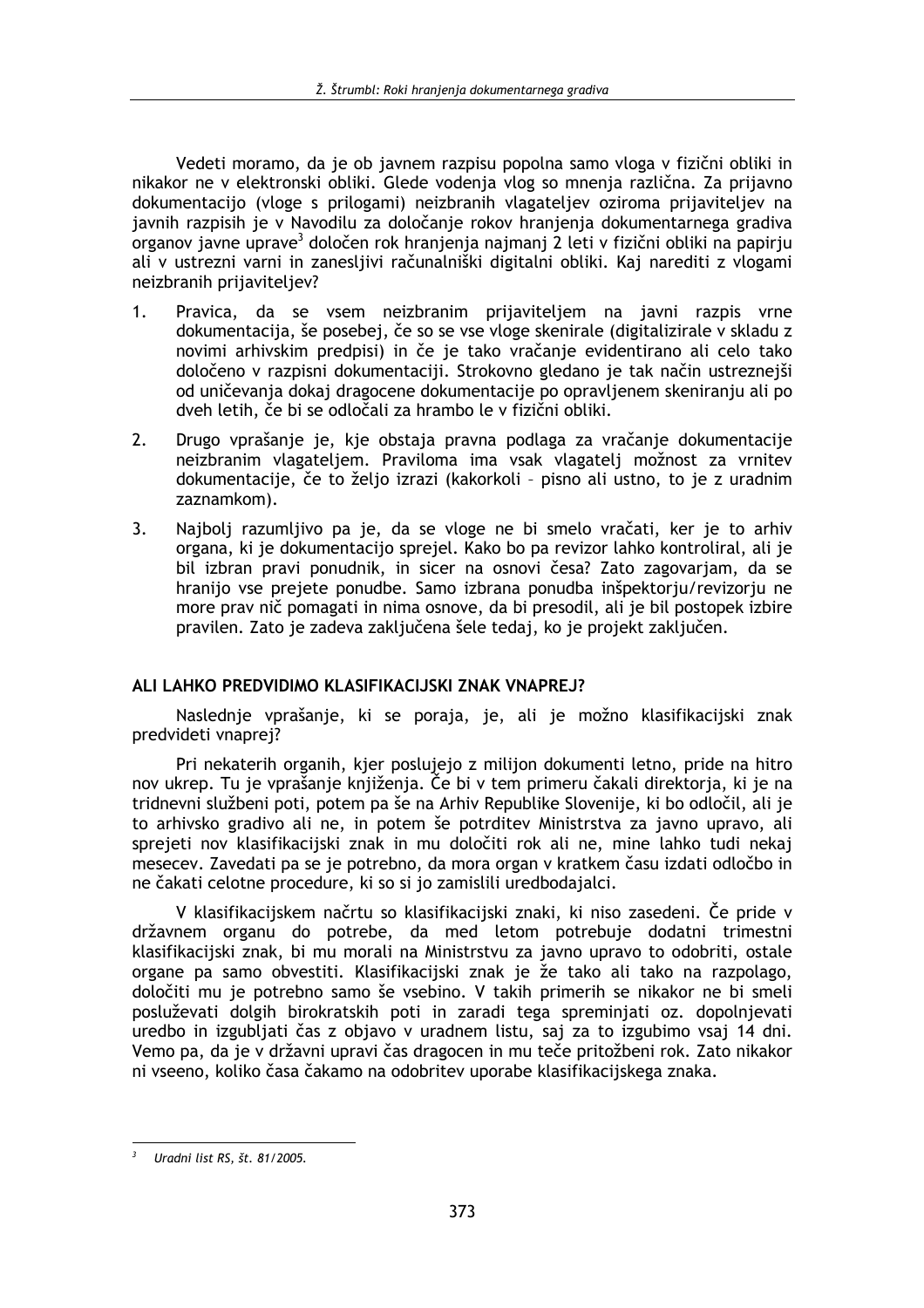Še en primer: Prišlo je do spremembe zakona o javnih naročilih. Stari zakon je predvidel večia in maniša iavna naročila. Zakon o javnem naročanju<sup>4</sup> je prinesel spremembe. Takih sprememb zakonov je v javni upravi veliko. Prav tako se organi združujejo in razdružujejo. Tak primer sta Ministrstvo za šolstvo in šport in Ministrstvo za visoko šolstvo, znanost in tehnologijo. Ali to pomeni, da je potrebno ob vsaki taki spremembi sprožiti nekajmesečno proceduro za določitev novih klasifikacijskih znakov z roki hrambe in usklajevanje le-teh na Arhivu Republike Slovenije in Ministrstvu za javno upravo, ali lahko to organi sami izvedejo?

#### DOLOČANJE ROKOV HRAMBE

Še en nazorni primer določanja rokov hrambe:

| Klas.<br>znak | Pomen klas.<br>znaka | Vrsta dok.<br>gradiva Rok<br>hrambe 2,<br>5.10 | Vrsta dok.<br>gradiva<br>Rok hrambe | Vrsta dok.<br>gradiva Rok<br>hrambe A | Opis klasifikacijskega znaka                                                                                                          |
|---------------|----------------------|------------------------------------------------|-------------------------------------|---------------------------------------|---------------------------------------------------------------------------------------------------------------------------------------|
| 021           | Upravni<br>postopek  | 2                                              |                                     | A                                     | Poročila o upravnih postopkih,<br>odločbe, sklepi,<br>zapisniki<br>$\mathbf{o}$<br>zaslišanjih (A)                                    |
|               |                      |                                                |                                     |                                       | Splošno o upravnem postopku,<br>pooblastila za vodenje in odločanje v<br>upravnem postopku, izločitev uradne<br>$osebe(T)$ ,          |
|               |                      |                                                |                                     |                                       | izdaja potrdil iz uradnih evidenc<br>(potrdilo o premoženjskem stanju,<br>potrdilo o skupnem gospodinjstvu<br>itd.), pravna pomoč (2) |

Uslužbenke v glavni pisarni ne vedo, koliko časa je treba hraniti določeno zadevo, zato ne morejo določati rokov hrambe. V celotnem nazivu bi moralo biti nedvoumno napisano, kaj se hrani koliko časa. Tak je primer pri štiri ali petmestnih znakih, kjer je že v klasifikacijskem znaku jasno določen samo en možen rok hrambe (5) in javnim uslužbencem v glavni pisarni ni treba misliti na rok hrambe, ker se v SPIS-u 4 avtomatsko izpiše. Če je pri enem klasifikacijskem znaku navedena možnost roka hrambe 2, 5, 10, T, A, nastane zmeda in ugibanje, kajti v SPIS-u 4 se izpišejo vsi navedeni roki hrambe.

Jasno je, da javni uslužbenec v glavni pisarni pri knjiženju dokumentov ni pozoren na roke hrambe in navsezadnie to niti ni njegova naloga niti dolžnost.

Če bi javni uslužbenci v glavni pisarni izmed naštetih rokov hrambe (2, 5, 10, T, A) morali določati roke hrambe, bi morali imeti pred seboj klasifikacijski načrt v papirni obliki, ki je bil napisan v Wordu ali Excelu. To pa bi bilo zelo zamudno, neracionalno in nesmiselno.

Če bi določanje rokov hrambe (od ponujenih možnosti: 2, 5, 10, T, A) prepustili strokovnim sodelavcem, nam je iz prakse znano, da ti roki hrambe ne bodo nikoli zapisani na ovoju zadeve, ali pa bo pri isti vsebini, torej istem klasifikacijskem

Uradni list RS, št. 128/2006.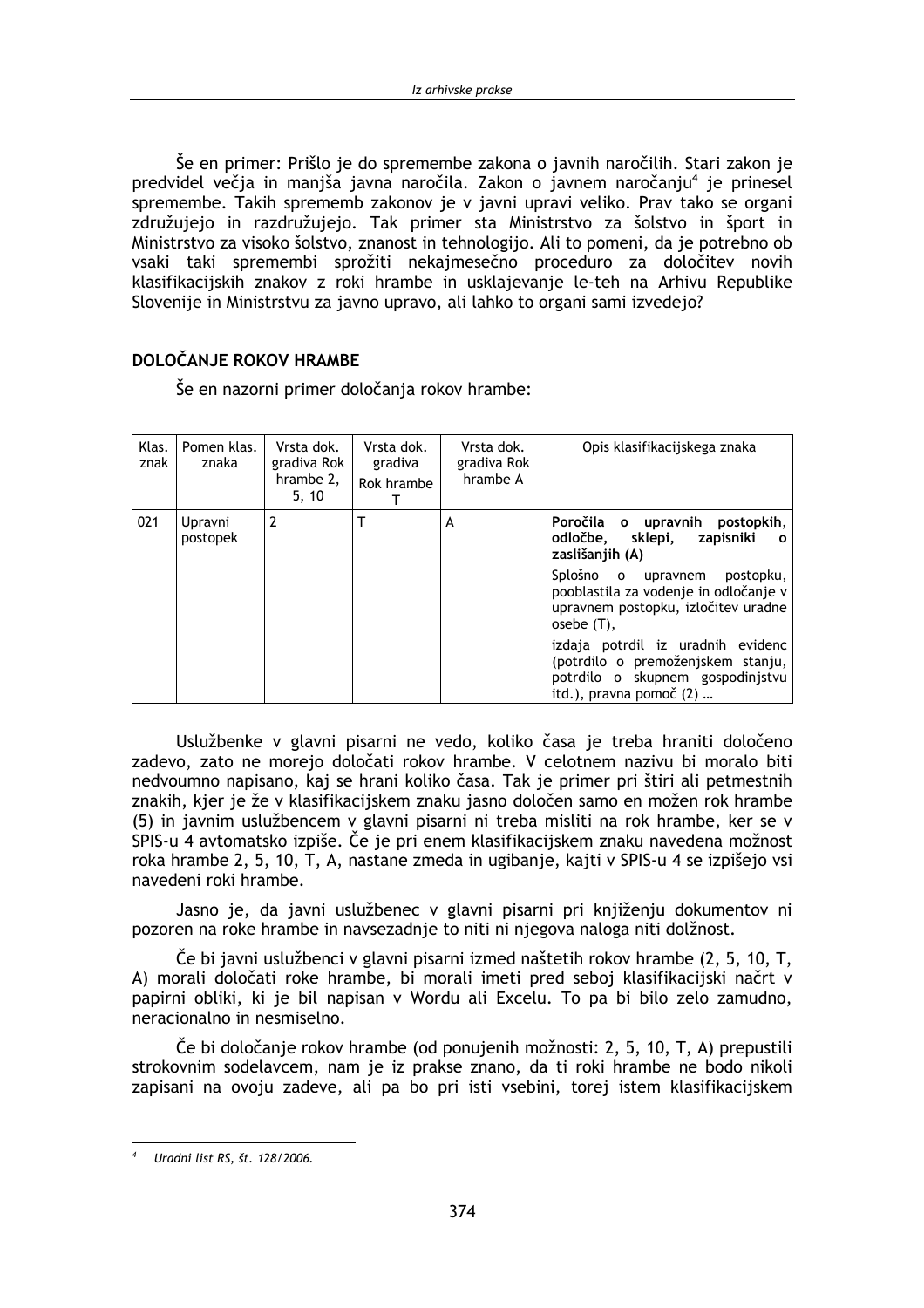znaku, toliko različnih rokov hrambe, kolikor je ponujenih možnosti (2, 5, 10, T, A). Torei kaos.

Klasifikacijski znaki z roki hrambe bi morali biti eksplicitno določeni. En klasifikacijski znak, en rok hrambe. Le tako bi imeli v vseh državni organih enotne roke hrambe, ki bi morali biti podprti z enim samim zakonom.

Kot sem že omenil, je po Uredbi o upravnem poslovanju<sup>5</sup>, ki je začela veljati 3. 3. 2005, država 9. 8. 2005 predpisala tudi Pravnik o izvrševanju uredbe o upravnem poslovanju. Sama Uredba o varstvu dokumentarnega in arhivskega gradiva<sup>6</sup> pa ni predvidela nobenega Pravilnika o izvrševanju uredbe o varstvu dokumentarnega in arhivskega gradiva, kar bi bilo nujno potrebno, saj ne more biti v državni upravi preko 200 različnih pravil, kako uporabljati uredbo.

### PRIMERI ROKOV HRAMBE V KLASIČNI IN ELEKTRONSKI OBLIKI

#### **POSLOVNE KNJIGE**

Poslovne knjige na CD-ju se morajo trajno hraniti. Še skrbneje je potrebno hraniti diskete, na katerih so podatki o poslovnih knjigah preteklih let, saj so te še bolj občutljive in se hitro »razmagnetijo«. Tisk na sodobnih papirjih hitro bledi in lahko se zgodi, da v času inšpekcijskega pregleda, ne bo moč zagotoviti berljivosti poslovnih knjig in knjigovodskih listin. 51. člen Zakona o gospodarskih družbah pravi, da je hramba le-teh trajna. Tu je potrebno poskrbeti za primerno arhiviranje knjigovodskih listin, ki so bile podlaga za knjiženje poslovnih dogodkov v poslovne knjige, in samih knjig (skupaj z disketami in CD-ji). Opozoriti velja, da več različnih predpisov različno ureja roke hrambe listin. Toda nepisano navodilo pravi, da je v takih primerih vedno potrebno upoštevati tisti predpis, ki predpisuje najdaljše roke hrambe. Pravila hrambe so enaka za pravne osebe kot tudi za vse ostale subjekte, vključno z zasebniki. Za vse namreč velja, da podrobnejša pravila hrambe predpišejo sami v svojih internih aktih. Pri tem pa je pomembno to, da je potrebno hraniti knjigovodske listine najmanj 11 let, tiste, ki se nanašajo na nakup nepremičnin pa najmani 20 let. Toliko let namreč lahko traja obdobie, v katerem smo še dolžni popravljati odbitek vstopnega DDV. Hramba poslovnih knjig in letnega poročila pa je, kot smo že omenili, TRAJNA.

#### ZAKON O ROKIH HRANJENJA DOKUMENTARNEGA GRADIVA

Omenjene zadeve bi morale biti opredeljene v krovnem zakonu o rokih hranjenja. To, da najmanj 52 zakonov in še vsi pravilniki opredeljujejo roke hrambe, je nesmiselno. To pomeni, da si vsak lahko izmišljuje roke hranjenja. V vseh učbenikih in priročnikih namreč piše, da roke hrambe določi predstojnik organa v skladu s predpisi, v njihovem okviru pa glede na oceno, koliko časa je posamezno gradivo pomembno za delo organa, če pa takih predpisov ni, se roki hrambe določijo skladno s predpisi, na podlagi katerih je mogoče sklepati na dobo hrambe oziroma če tudi teh predpisov ni, naj bi se roki določali skladno z izkustvenimi predvidevanji o tem, koliko čaja bo gradivo potrebno za poslovanje in delo ter s konkretnimi potrebami poslovanja oziroma dela ustanove ali posameznika.

Uradni list RS, št. 20/2005.

Uradni list RS, št. 86/2006 z dne 11, 8, 2006.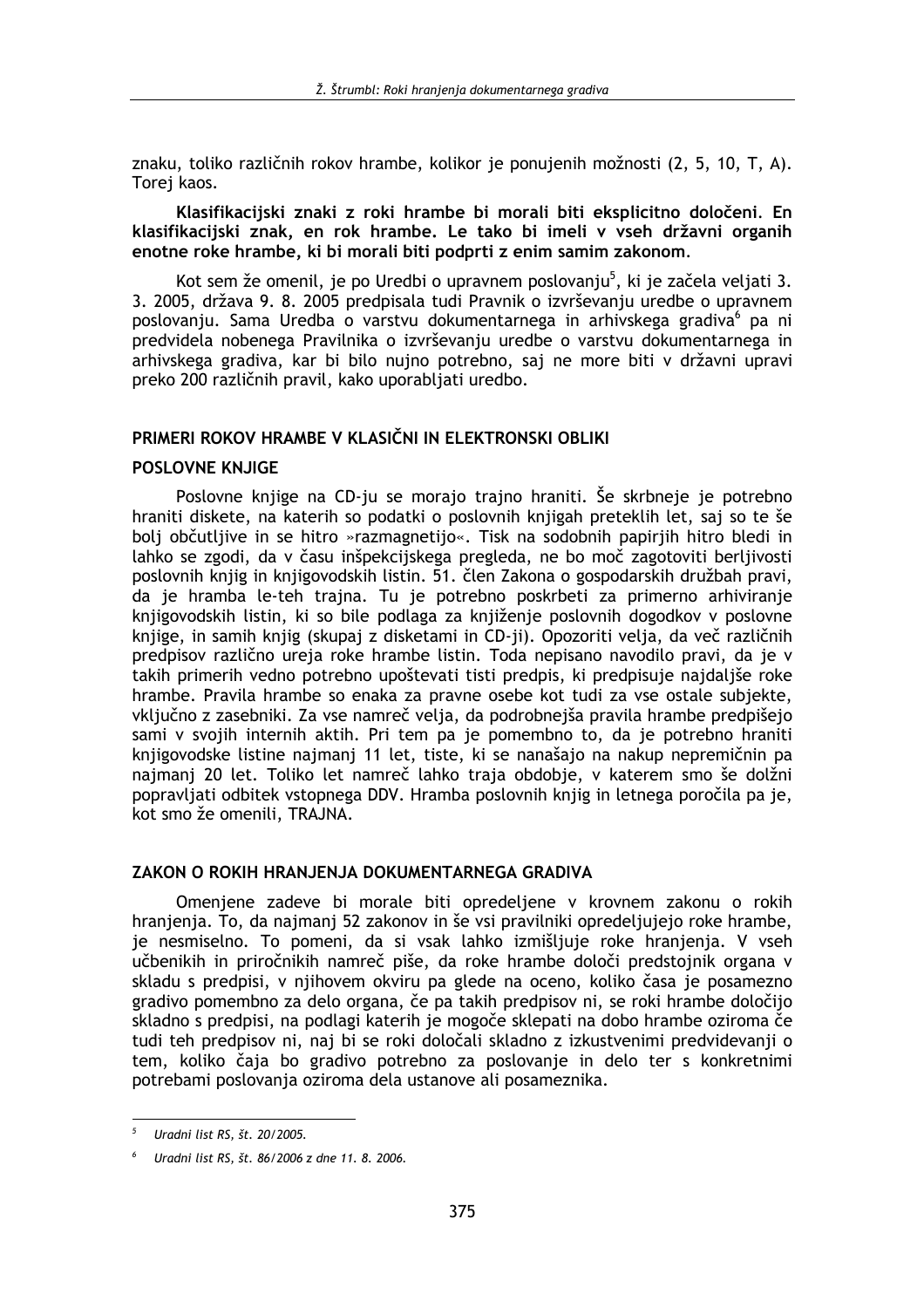Krovni zakon bi moral predpisovati tudi, kdo hrani določeno dokumentacijo trajno in koliko ostali organi. Tak je primer hranjenja plač, saj vsi klasifikacijski načrti predvidevajo hranjenje kot trajno. To pomeni, da trajno hranj plače vrtec, ko odda poročilu mestu, še mesto, en izvod plač gre sektorju, zadolženemu za vrtce na Ministrstvu za šolstvo in šport, potem gre en izvod DURS-u in nazadnje konec leta še SPIZ-u. Če se gremo pravno državo z urejenim pisarniškim poslovanjem, bi bilo zadosti hraniti en izvod na enem mestu in ne kot v tem primeru na petih, in to povsod kot trajno. Tudi ta primer kaže na potrebo po krovnem zakonu o rokih hrambe.

Zanimiva je Okrožnica Direktorata za vrtce in osnovne šole pri Ministrstvu za šolstvo in šport v zvezi s plačami zaposlenih v vrtcih<sup>7</sup>, v kateri piše, da so vrtci dolžni hraniti dokumentacijo v zvezi s plačami kot trajno gradivo (končni obračuni plač in plačilne liste) na podlagi 195. člena Uredbe o upravnem poslovanju (Ur. l. RS, št. 20/05 in 106/05) ter Navodila za določanje rokov hrambe dokumentarnega gradiva organov javne uprave (Ur. l. RS, št. 82/05). Na podlagi navedene določbe se hrani trajno tudi akt o sistemizaciji delovnih mest in soglasie k sistemizaciji delovnih mest. ki ga vrtec prejme od občine. Dokumentarno gradivo, ki ga vrtec prejme od drugih pravnih in fizičnih oseb zaradi informiranja ali v vednost in ne povzroči upravnega poslovanja oziroma upravnega postopka, se hrani najmanj dve leti.

Tu se postavi vprašanje, kaj pomeni beseda trajno. Koliko let pomeni beseda trajno? 80 let, 100 let ali 1000 let? Nobeden predpis niti zakon v Republiki Sloveniji ne določata, kaj to pomeni. Zato bi moral zakon jasno določati, kdo hrani določeno gradivo trajno, to pomeni koliko let in kdo npr. 5 let, ne pa da je pri vseh organih določeno isto gradivo kot trajno in to zaradi bojazni, da se ne bi slučajno izgubilo.

#### ALI POTREBUJEMO VMESNI ARHIV Z USTREZNIM STROKOVNIM KADROM?

Zanimivo je, da sama uredba za vodjo glavne pisarne predvideva višjo strokovno izobrazbo, vendar v praksi vidimo, da ni vedno tako. Nikier pa nobena uredba ne določa stopnie izobrazbe in znania za tistega, ki bo skrbel za prehod gradiva iz tekoče zbirke v stalno in kasneje za samo odbiranje arhivskega gradiva iz dokumentarnega za kasnejšo predajo v arhiv. Zato tudi v večjem delu javne uprave nimajo sistemiziranih delovnih mest za področie urejanja stalne zbirke, ampak to ponavadi opravliajo delavci, ki delajo v glavni pisarni. Ko pa je treba gradivo začeti odbirati in uničevati, si večina javne uprave pomaga s študenti in dijaki, da opravljajo to delo namesto tistih, ki so zaposleni v glavnih pisarnah in ki bi morali skrbeti za gradivo. Vsi ti študentje in dijaki pa nimajo niti strokovne izobrazbe, niti znanja o organu, kjer delajo, poleg tega ponavadi povzročijo v gradivu zmedo, in to kljub navodilom, ki jih dobijo bodisi od delavcev iz glavne pisarne bodisi od pristojnega arhiva. Študentje in dijaki ne obvladajo pisarniškega poslovanja, zato tudi ne morejo urejati gradiva. Zato bi bilo treba prepovedati urejanje gradiva za nazaj vsem, ki nimajo ustrezne strokovne izobrazbe, to je znanja iz pisarniškega poslovanja, znanja o organizaciji organa in določeno delovno dobo v dotičnem organu. Nikjer tudi nisem zasledil, da bi se v organih EU v Bruslju po raznih institucijah na tak način lotevali urejanja gradiva.

Okrožnica št. 602-2/2006, 23. 2. 2006. Dokumentarno gradivo v zvezi s plačami zaposlenih v vrtcih.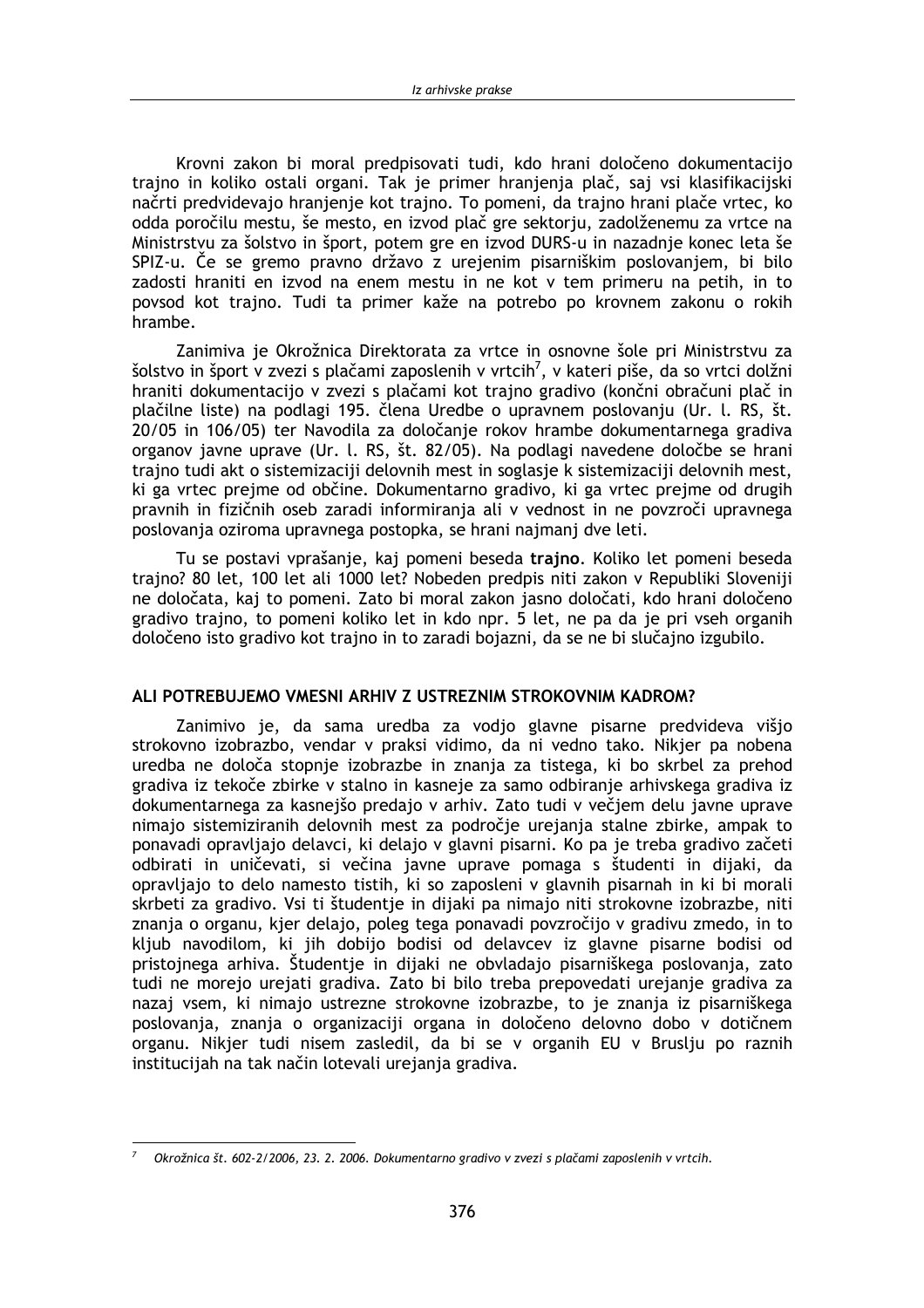Evropska Unija, katere član je tudi Republika Slovenija, ima Centralni arhiv Sveta EU<sup>8</sup>. Tu imaio tekoče zbirke ločeno po sekcijah Generalnega direktorata. Po treh letih od nastanka, ko so zadeve rešene v tekoči zbirki, gradivo prenesejo v VMESNO ZBIRKO<sup>9</sup>. Zadeve ostanejo v računalniški bazi vmesnih arhivov 30 let, ko se predajo v arhivsko zbirko. Tu arhivski delavci zadeve opremljajo z dodatnimi opisi, referenčnimi besedami in gesli. Šele po vseh opravljenih strokovnih analizah in arhivski obdelavi dokumente v originalu pošljejo v hrambo na Univerzitetni inštitut v Firence, v Centralnem arhivu Sveta EU pa uporabljajo kopije na mikrofilmih. Sama digitalizacija arhivske gradiva poteka postopoma.

Tak primer smo imeli tudi na bivšem Servisu skupnih služb, ki je imel nekakšen vmesni arhiv za pet ministrstev (šolstvo, kulturo, promet, finance in pravosodje). Zaposloval je vedno cca. 3 zaposlene, ki so zgledno skrbeli za urejenost gradiva, sicer večinoma v kartotečnih oblikah, deloma pa tudi z računalniško obdelavo. Z odselitvijo nekaterih organov na nove lokacije so si pridobili tudi nove arhivske prostore, s tem so pri njih nastale tudi stalne zbirke. S samo ukinitvijo Servisa skupnih služb in prehodom na Ministrstvo za javno upravo pa je izgubil bivši pomen, pa čeprav ima najbolj urejeno zbirko dokumentarnega in arhivskega gradiva v državni upravi za omenjene resorje.

Ta primer zgledno urejenega gradiva kaže na možnost, da bi tudi v Sloveniji ustanovili nekakšen VMESNI ARHIV za državno upravo, ki bi s strokovnim kadrom in ne s študenti skrbel za hranjenje in obdelavo gradiva pred predajo v Arhiv Republike Slovenije, podobno kot imajo to urejeno na nivoju EU-ja, ne pa, da ga hočejo ukiniti in s študenti popisati omenjeno gradivo, ki je že tako in tako popisano in urejeno, in sicer v glavnem na kartotečni osnovi. Seveda se tudi postavi vprašanje, kdo bi bil zadolžen za tak vmesni arhiv. Po vsej verjetnosti bi moralo imeti prvo besedo Ministrstvo za javno upravo, ki tudi skrbi za pisarniško poslovanje v državni upravi, za arhivsko gradivo pa bi moral biti zadolžen Arhiv Republike Slovenije.

Drugo vprašanie pa je, kaj z gradivom upravnih enot in verietno tudi pokrajin, ki bodo nastale. Ali naj sami hranijo gradivo, ali pa naj se tudi za njih predvidi ustrezna rešitev.

### **ZAKLJUČEK**

- $1<sub>1</sub>$ Ali potrebujemo krovni zakon o rokih hrambe?
- $2.$ Preprečiti nestrokovnemu kadru odbiranje arhivskega gradiva iz dokumentarnega.
- $3.$ Zakonsko določiti, kdo je dolžan hraniti določeno gradivo trajno in kdo samo določeno obdobje.
- $4.$ Zakonsko opredeliti pojem TRAJNO.
- $5.$ Razmisliti, ali potrebujemo VMESNI ARHIV pred predajo arhivskega gradiva Arhivu Republike Slovenije.

Central archives of the Council of the European Union.

Intermediate Archives.